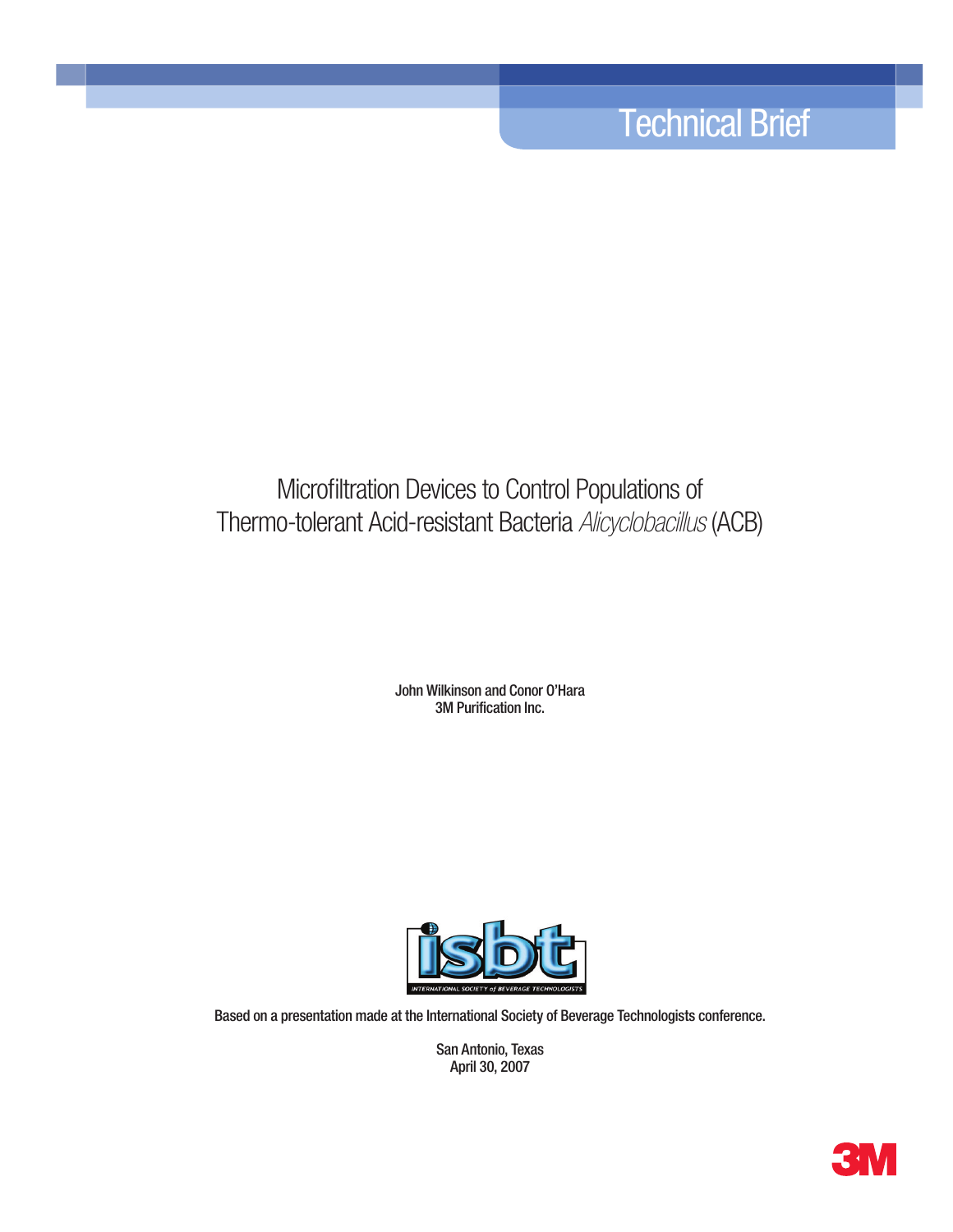## **Abstract**

This paper addresses the capability of microporous filter devices to retain *Alicyclobacillus* and *Bacillus* spores. Included are design features, operation, and deployment in filtering production-scale beverages and beverage ingredients.

Data are presented to show that both microporous depth filter media and microporous membrane (surface) media deliver complete retention according to the pores size rating selected and the retention rating respectively.

#### **Introduction**

*Alicyclobacillus* species and in particular *Alicyclobacillus acidoterrestris* are nonpathogenic food spoilage bacteria which are problematic for the beverage industry due to their inherent ability to resist thermal stress (via sporulation) and grow in low pH environments. Typically, the food industry has relied upon acidic environments and pasteurization conditions to served as antimicrobial measures, yet A. acidoterrestris has shown itself able to grow in elevated temperatures (19.5 - 58 °C), consistent with cooling post-pasteurization and at a low pH 2.5 - 6.0 which is consistent with acidic fruit juice containing beverages (Jensen and Whitfield, 2003). *A. acidoterrestris* is soil-borne with global distribution and can enter the beverage manufacturing process on the outer surface of raw fruit, from ingredients and water sources. Pasteurization conditions which inhibit growth of microorganisms, actually stimulates spore formation in *A. acidoterrestris*, thus selecting for the organism in the final bottled product. In the bottled beverage *A. acidoterrestris* spores grow into vegetative cells and metabolically convert vanillin to guaiacol, a potent taint that results in a foul odor and smoky, phenolic like taste (Pettipher et at. 1997). The spoilage process can occur quickly, less than 48 hours post bottling and only minimal bacterial loads of 1 CFU/10 mL are required to produce detectable taints (reviewed by Walls and Chuyate, 1999). Previous research has primarily focused on using physical and chemical processes to prevent the growth of *A. acidoterrestris* spores in the final product (reviewed by Jensen, 1999). Unfortunately, the processes described typically lead to negative organoleptic changes that compromise the finished beverage quality. Filtration has demonstrated itself in the bottled water, beer and wine industries as an effective microbial control measure just prior to final packaging. Here we investigate filtration as a means to remove a model spore forming bacteria in aqueous environments as well as *A. acidoterrestris* in apple juice and 75% fructose solutions.

#### Materials and Methods

*Filter Media - Depth Filters:* 0.5, 0.8, 1 and 2 µm nominally rated cellulosic filter media.

Depth filters are rated "nominally" which refers to the filter media's ability to protect a membrane filter of a similar reported pore size. Cellulosic depth media is typically 3-5 mm thick and captures contaminants via several mechanisms including, surface retention, depth straining, electrostatic attraction and impaction (see figure 1). The depth filters tested here are composed of a blend of refined cellulose fiber, filter aids such as diatomite or perlite and a food-grade binding resin. The binding resin provides both; mechanical strength to the structure, as well as, imparting a net positive electrostatic charge to the filter surfaces. This "charge" aids in the adsorption of particles in the fluid.



Depth Straining

Figure 1. Mechanisms involved in depth filtration.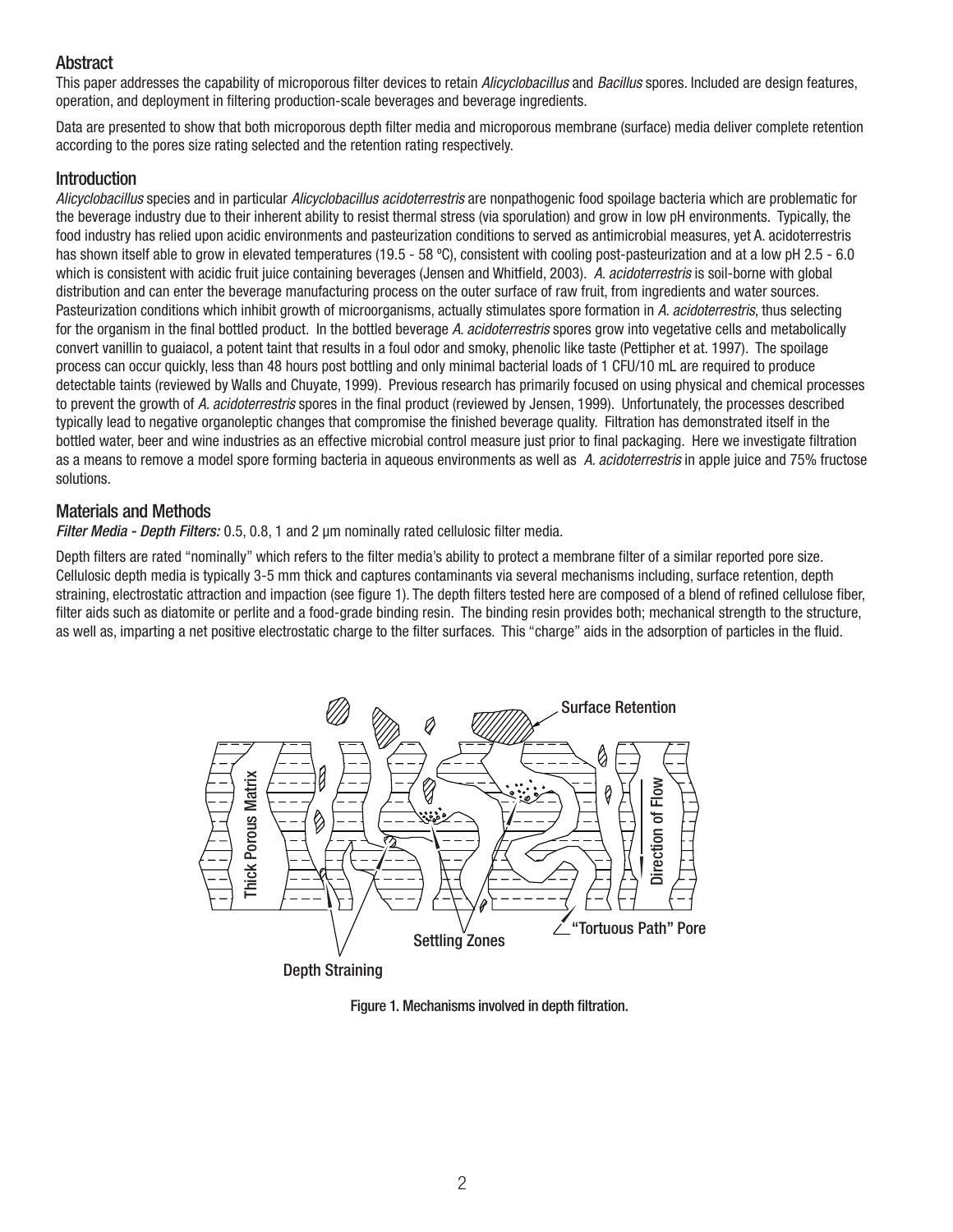*Membrane Filters:* 0.2, 0.45, 0.65 and 0.8 µm absolute rated nylon 6,6 or polyethersulfone microporous membrane.

Membrane filters are rated upon their ability to remove organisms of a size similar to the pore size of the membrane. The absolute rating indicates that 100% of organisms equal to or larger than the rated pore size are retained. Membrane filters remove contaminants primarily via the size exclusion mechanism.

#### *Challenge Spores*

- *Bacillus subtilis* (Institute for Fermentation, Osaka Japan IFO 3134)
- *Alicyclobacillius* acidocaldarius (IFO 15652)
- *Alicyclobacillius acidoterrestris* (isolated from apple juice by 3M Sumitomo laboratory)

#### *Challenge Procedure*

To limit microbial contamination all filter challenge testing was conducted in a laboratory laminar flow hood (for challenge test stand see figure 2). Filter media was secured into test housings (either 47 or 90 mm diameter) so that no bypass would occur. Membrane media was wetted with sterile water prior to installation into the filter housing.

Depth media was installed into filter housings without pre-wetting or flushing. The filter housing was fitted with a pressure gauge so that upstream versus downstream differential pressure could be monitored. To pass the culture solution through the filter media, peristaltic pump tubing was plumbed from the filter housing to the culture vessel. A calibrated peristaltic pump was added midstream to control flow rate. Depth media was flushed with a volume equivalent to 54 liters of water per square meter of effective filter area. Following depth media flush, excess water trapped in the media was purged by allowing the pump to run until no further water exited the housing.



Figure 2. Constant flow test assembly, used in challenge of filter media

Up to 1000 mLs of spore solution was passed through the filter media at 5.2, 9.5, 23.7 or 28.6 liters per minute per square meter of filter area (LPM/m<sup>2</sup>) at a constant rate. Flux for each trial is noted. Differential pressure was monitored as a function of time and testing was halted when the filter differential pressure reached 25 psid or the culture solution was exhausted. The filter effluent was then passed through a recovery membrane. The recovery membrane was then incubated on media as noted. The Bacterial challenge cultures were grown to a cell count of 106 - 108 colony forming units (CFU) per mL. Cultures were heated to 80 ºC for 10 minutes to insure that challenge solutions contained only spores. CFUs were determined by serial dilution and the pour culture plate method.

#### *Culture media used in filtration trials*

Media 1: standard agar and glucose broth

Media 2: A+B mixed.

- A. (pH:3.0 to 4.0); (1 g) yeast extract, 0.2 g (NH $_4$ )<sub>2</sub>SO $_4$ , (0.5 g ) MgSO $_4$  7H $_2$ O, (0.25 g ) CaCl $_2$  2H $_2$ O, KH $_2$ PO $_4$ , purified water (500 mL)
- B. (1 g) glucose, (20 g) agar, purified water (500 mL).

Media 3: 2 g yeast extract, (2 g ) soluble starch, (1 g ) glucose, (15 g) bacto agar, purified water 1000 mL.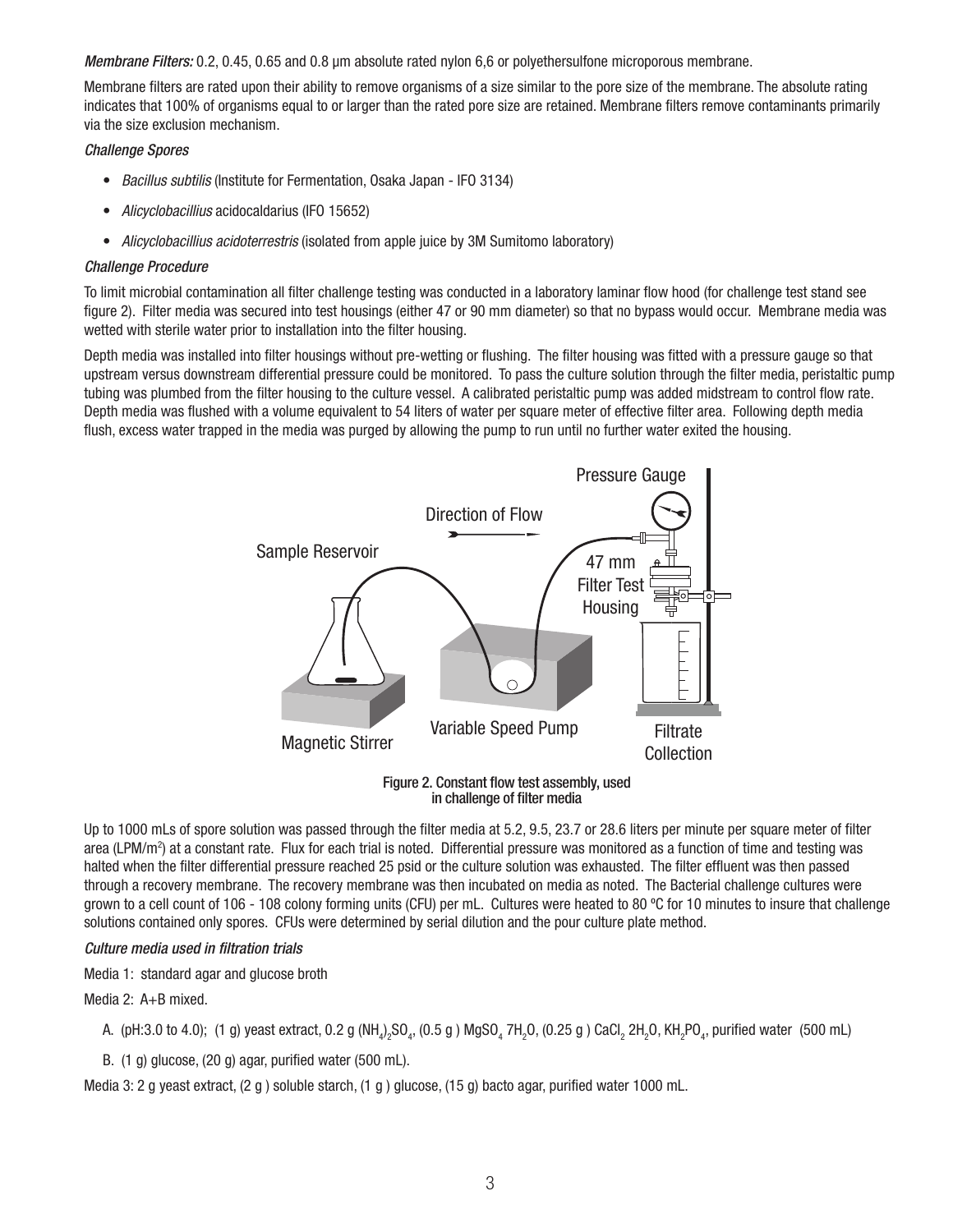

Figure 3. Scanning electron micrograph of bacteria retention in cellulosic depth filter media (Zeta Plus™ Series filter).



Figure 4. Scanning electron micrograph of bacterial retention by microporous nylon membrane (LifeASSURE™ BA Series filter)

**Results** 

A culture of ~106 CFUs *Bacillius subtilis* spores were dispersed in water and used to challenge depth and nylon membrane filter media. The challenge solution was passed through the filter media at a constant flux rate of 9.5 LPM/m<sup>2</sup> reaching a total throughput of 190 L/m<sup>2</sup>. Challenge conditions and filter effluent quality is outlined in Tables 1 and 2. Filter effluent was collected and then passed through a recovery membrane. Colonies were counted after the recovery membrane was incubated on Media 1 at 35 ºC for 2 days.

*B. subtilis* spore retention by four grades of depth media ranging from 0.5 - 2 µm is described in Table 1. Depth media nominally rated at less than or equal to 1 µm retained 100% of the *B. subtilis* spores. Even though the 2 µm depth media did not retain 100% of the spores a log reduction value (LRV) of  $>$  4.5 was observed.

Log reduction values were calculated using the following formula:

$$
LRV = \log_{10} \left( \frac{\text{total number of organisms entering the filter}}{\text{total number of organisms exiting the filter}} \right)
$$

Total number of organisms entering the filter = based on CFU of the challenge solution. Total number of organisms exiting the filter = based on CFU from capture membrane culture.

| Depth Filter Grade         | Nominal Pore Size (µm) | Bacterial Challenge (x 10 <sup>6</sup> ) CFU/mL | <b>Filter Effluent Colony Counts</b> | LRV   |
|----------------------------|------------------------|-------------------------------------------------|--------------------------------------|-------|
| Zeta Plus <sup>™</sup> 10H |                        | $2.9 - 3.9$                                     | 110                                  | >4.5  |
| Zeta Plus <sup>™</sup> 30H |                        | $(6.0 \times 10^5) - 2.6$                       |                                      | > 5.8 |
| Zeta Plus™ 50H             | 0.8                    | $2.8 - 3.1$                                     |                                      | > 6.4 |
| Zeta Plus <sup>™</sup> 60H | 0.5                    | $3.8 - 5.3$                                     |                                      | > 6.6 |

Table 1. Cellulose depth filter media (Zeta Plus™ Series filter) challenged with *Bacillus subtilis* spores dispersed in water. (n = 2)

Table 2 describes challenge conditions for nylon microporous membrane ranging in pores size from 0.20 - 0.80 µm (absolute pore size rating). Nylon membranes from 0.2 to 0.65 µm retained 100% of Bacillus spores. The 0.80 µm membrane retained all but one CFU and achieved a LRV greater than 6.8.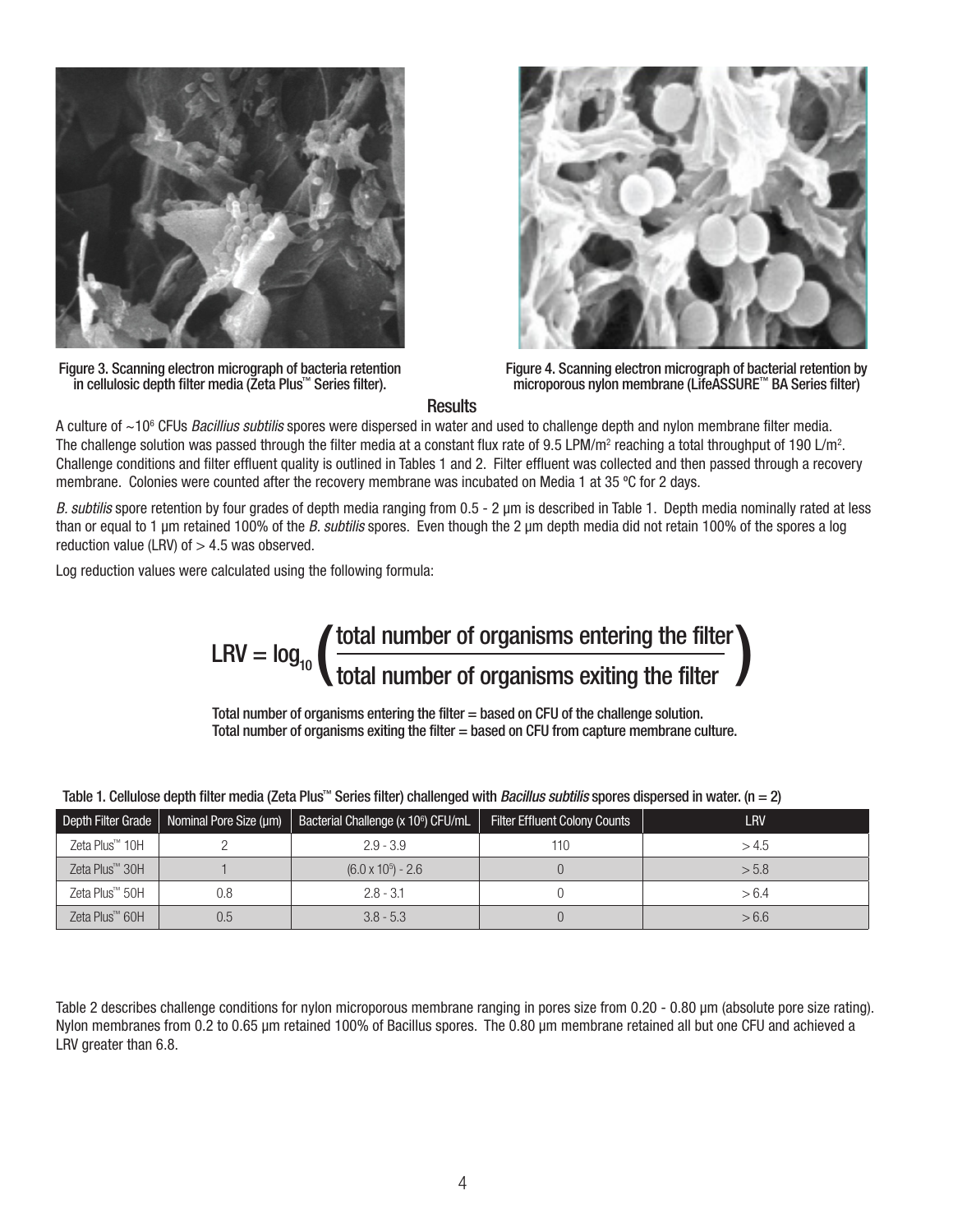Table 2. Nylon membrane filter media (LifeASSURE™ BLA Series filter) challenged with *Bacillus subtillis* spores dispersed in water. (n = 2)

| <b>Surface Filter Grade</b> | Pore Size (um) | Bacterial Challenge (x 10 <sup>6</sup> ) CFU/mL | <b>Filter Effluent Colony Counts</b> | LRV   |
|-----------------------------|----------------|-------------------------------------------------|--------------------------------------|-------|
| LifeASSURE™ BLA080          |                | $7.4 - 8.0$                                     |                                      | > 6.8 |
| LifeASSURE™ BLA065          |                | $5.3 - 5.8$                                     |                                      | > 6.8 |
| LifeASSURE™ BLA045          | 0.8            | $6.7 - 7.8$                                     |                                      | > 6.7 |
| LifeASSURE™ BLA020          | 0.5            | $6.1 - 6.5$                                     |                                      | > 6.9 |

Data in Table 3 summarizes a challenge study in which *Alicyclobacillus acidocaldarius* spores were mixed in 20% apple juice (Brix ~ 2.2 º) and used to challenge depth filters nominally rated at 0.5 and 1 µm pore size. Challenge solution was passed through the depth media at a constant flux rate of 23.7 LPM/m<sup>2</sup> to a total throughput volume of 190 L/m<sup>2</sup>. Filter effluent was collected and then passed through a recovery membrane. Colonies were counted after the recovery membrane was incubated on a Media 2 at 60 ºC for 3 - 5 days. The data set shows that the 1 µm media resulted in an incomplete retention of *A. acidocaldarius* spores, yet a LRV of 4.6 was achieved. In comparison, the 0.5 µm media retained 100% of the challenge spores and yielded a LRV of greater than 6.2.

Table 3. Cellulose depth filter media (Zeta Plus™ Series filter) challenged with *Alicyclobacillus acidocaldarius* spores dispersed in 20% apple juice.  $(n = 2)$ 

| Depth Filter Grade         | Nominal Pore Size (µm)   Bacterial Challenge (x 10 $\degree$ ) CFU/mL | <b>Filter Effluent Colony Counts</b> | <b>LRV</b> |
|----------------------------|-----------------------------------------------------------------------|--------------------------------------|------------|
| Zeta Plus™ 30H             | - 3.0                                                                 | $62 - 68$                            | 4.C        |
| Zeta Plus <sup>™</sup> 50H | ხ - 1                                                                 |                                      | - U.L      |

Two grades of depth filters were challenged with 10<sup>6</sup> CFU/mL of *Alicyclobacillius acidoterrestris* spores in a milieu of apple juice (Brix ~ 11º). The depth filters were challenged at a flux rate of 28.6 LPM/m<sup>2</sup> and to a throughput capacity of at least 425 L/m<sup>2</sup>. Data in table 4 indicates that the 1 µm media retained most but not all of the spores. In comparison, the 0.5 µm media retained 100% of the challenge spores with a net LRV exceeding 6.5.

Table 4. Cellulose depth filter media (Zeta Plus™ Series filter) challenged with *Alicyclobacillius acidoterrestris* spores dispersed in apple juice.  $(n = 1)$ 

| Depth Filter Grade         |                          | Nominal Pore Size (µm)   Bacterial Challenge (x 10 <sup>6</sup> ) CFU/mL | <b>Filter Effluent Colony Counts</b> | LRV   |
|----------------------------|--------------------------|--------------------------------------------------------------------------|--------------------------------------|-------|
| Zeta Plus <sup>™</sup> 30H |                          |                                                                          | $.8 \times 10^3$                     | 3.C   |
| Zeta Plus <sup>™</sup> 50H | $\overline{\phantom{a}}$ | 3.3                                                                      |                                      | > 6.5 |

Data shown in table 5 summarizes the results of a challenge study in which *A. acidoterrestris* spores dispersed in 75% fructose (Brix 75º) were used to challenge depth media nominally rated at 0.8  $\mu$ m and two 0.45  $\mu$ m (nylon and polyethersulfone) microporous membranes. The challenge solution was passed through the depth media at a constant flux rate of 5.2 LPM/m² to a total throughput volumeof  $\geq$  53 L/ m<sup>2</sup>. Filter effluent was collected and then passed through a recovery membrane. Colonies were counted after the recovery membrane was incubated on Media 3 at 45 ºC for 4 days. The data set shows that all media tested retained 100% of the challenge spores.

#### Table 5. Cellulose depth (Zeta Plus™ Series filter) and membrane filter media (LifeASSURE™ BA and BNA Series filters) challenged with *Alicyclobacillius acidoterrestris* spores dispersed in 75% fructose. (n = 2)

| Surface Filter Grade | Media Pore Size<br>$(\mu m)$ | Bacterial Challenge (x 10 <sup>8</sup> ) CFU/mL | <b>Filter Effluent Colony Counts</b> | LRV   |
|----------------------|------------------------------|-------------------------------------------------|--------------------------------------|-------|
| Zeta Plus™ 60H       | $0.80$ (nom)                 | 1.1 - 1.3                                       |                                      | > 8.0 |
| LifeASSURE™ BA045    | $0.45$ (abs N)               | . 4                                             |                                      | > 8.1 |
| LifeASSURE™ BNA045   | $0.45$ (abs P)               | $.1 - 1.3$                                      |                                      | > 8.0 |

Nom = nominally rated cellulose depth media, Abs  $N =$  absolute rated nylon membrane, Abs  $P =$  absolute rated polyethersulfone membrane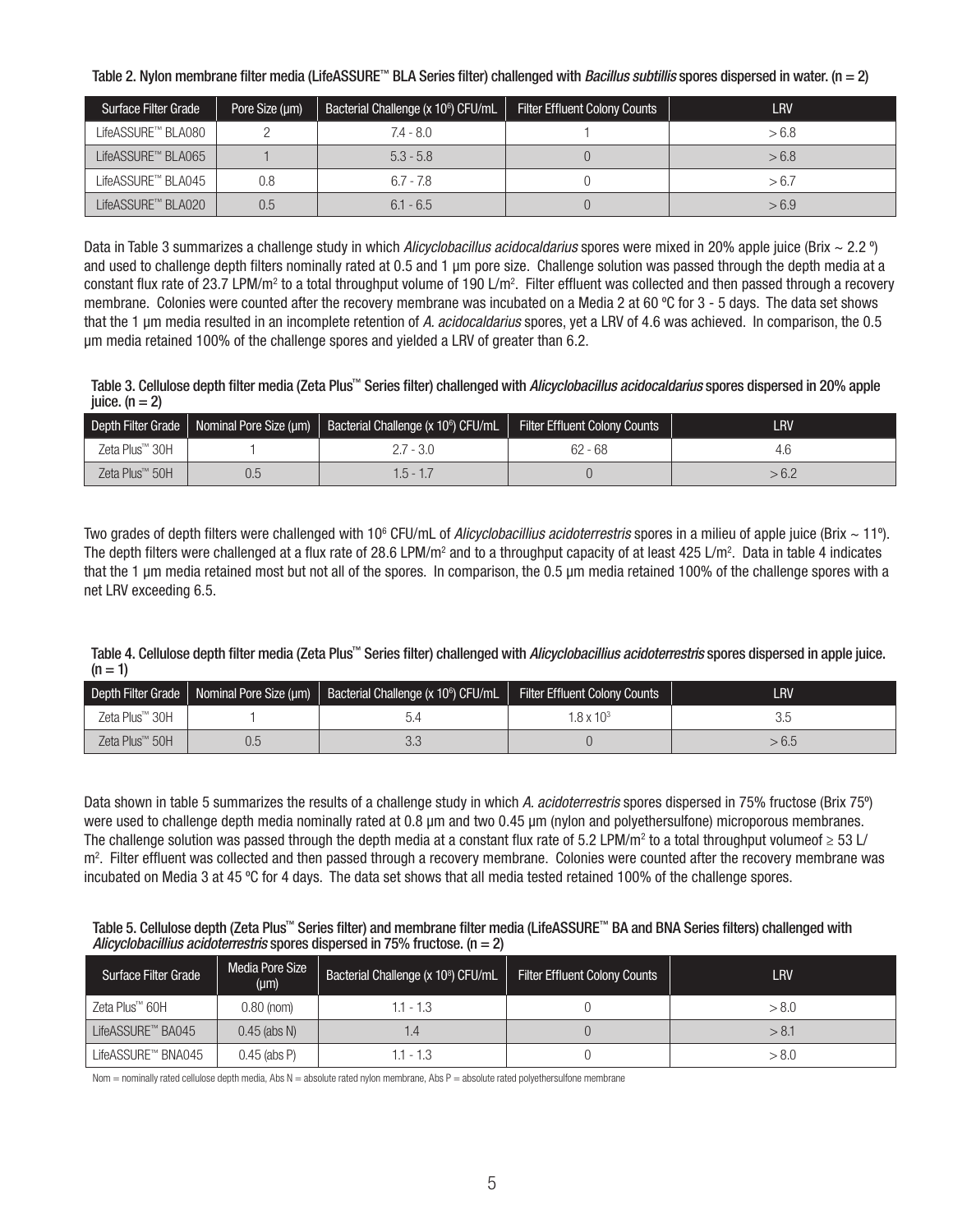#### **Discussion**

For the filter trials conducted in this report, the spore challenge load was much higher than typically observed under normal beverage manufacturing conditions. The high challenge level was done purposely to exceed the worst case process scenario and present a difficult challenge to the filter media.

In the first series of experiments (see Tables 1 and 2) a surrogate spore forming bacteria was used to challenge depth and membrane filter media. Surrogate spores (*Bacillus subtilis*) were dispersed in water and used to challenge depth (0.5 - 2.0 µm) and membrane (0.2 - 0.8 µm) filter media. In both trials, the open porosity media resulted in substantial log reduction of spores, yet did permit passage of a limited number of spores into the filter effluent. The media grades on the tighter end of the porosity range showed complete retention of spores. These results show that depth and membrane filter media can be used to completely remove bacterial spores in an aqueous environment. These findings support the idea of filtering ingredient and utility water used in the manufacturing facility as a bio-security measure.

In the next experiment (see Table 3) depth filter media (0.5 and 1.0 µm) was challenged with *Alicyclobacillus acidocaldarius* spores in a dilute apple juice solution to model filtration of a juice containing beverage. The 0.5 µm media completely retained the *A. acidocaldarius* spores. For the 1.0 µm media, the differential in spore retention, as compared to *B. subtilis* data, may be attributed to the decreased pH, higher flux rate or species spore filtration behavior. The low pH in this trial would have the tendency to ameliorate the clarification character imparted by the net positive charge on the depth filtration media. The surface of *Alicyclobacillus* species tend to have a neutral outer membrane charge and may escape the trapping function of the depth filters net positive charge. In a related experiment depth media (0.5 and 1.0 µm) media was challenged with *A. acidoterrestris* spores dispersed in apple juice. The results in Tables 3 and 4 are similar and again, *A. acidoterrestris* spores were 100% retained by 0.5 µm depth media.

In the final experiment (see Table 5) depth (0.8 µm) and two membrane (0.45 µm) chemistries were challenged with *A. acidoterrestris* spores in a 75% fructose solution. This trial was designed to model filtration of a soft drink ingredient. In this experiment all media type showed 100% retention of the *A. acidoterrestris* spores. As compared to other experiments presented the flux rate and throughputs were relatively low. However, the filter media was not run until exhaustion. In this experiment, one replicate was run at a constant flow rate for the duration for the experiment. For the other replicate, the pump was stopped and started intermittently to model an extreme process condition. The results from each replicate did not differ, thus these results indicate that intermittent flow through the filter media does not negatively impact its spore retaining ability.

In the bench scale experiments presented the variables include flux and carbohydrate level (Brix). The differential is the result of experiments run in different laboratories at different times. Even though the challenges occurred under a differential of conditions the filter media behaved similarly across experiments, lending support to the robustness of the filter media. The data shows the filter media threshold for spore retention appears to be at 0.8  $\mu$ m.

Rising international specifications, pressures of HACCP and constantly improving detection methodologies coupled with the relatively low numbers of organisms that can force a product recall, the beverage industry continues to seek technologies that may prevent passage of food spoilage microbes into the final product. In the laboratory models presented we show that microfiltration has the ability to prevent passage of *B. subtilis*, *A. acidocaldarius* and *A. acidoterrestris* spores into the filter effluent. Thus in appropriate processes microfiltration may play a role singly or as part of a multifaceted approach to prevent food spoilage microbes from entering the final product.

## Practical Application of Microfiltration Technology

Due to the structure and contaminant holding capacity of the filtration media discussed here, microfiltration is appropriate for relatively clean fluid streams, that is, those that have a relatively low particulate load; and microfiltration is not recommended for solutions that are negatively impacted by changes in fluid turbidity due to haze and insoluble material removal. The data presented indicates that in low turbidity streams depth and membrane microfiltration media can be used to protect the beverage product just prior to bottling. In sanitization and upstream preparative processes microfiltration is also applicable to prevent microbial migration downstream (i.e utility and sanitization water).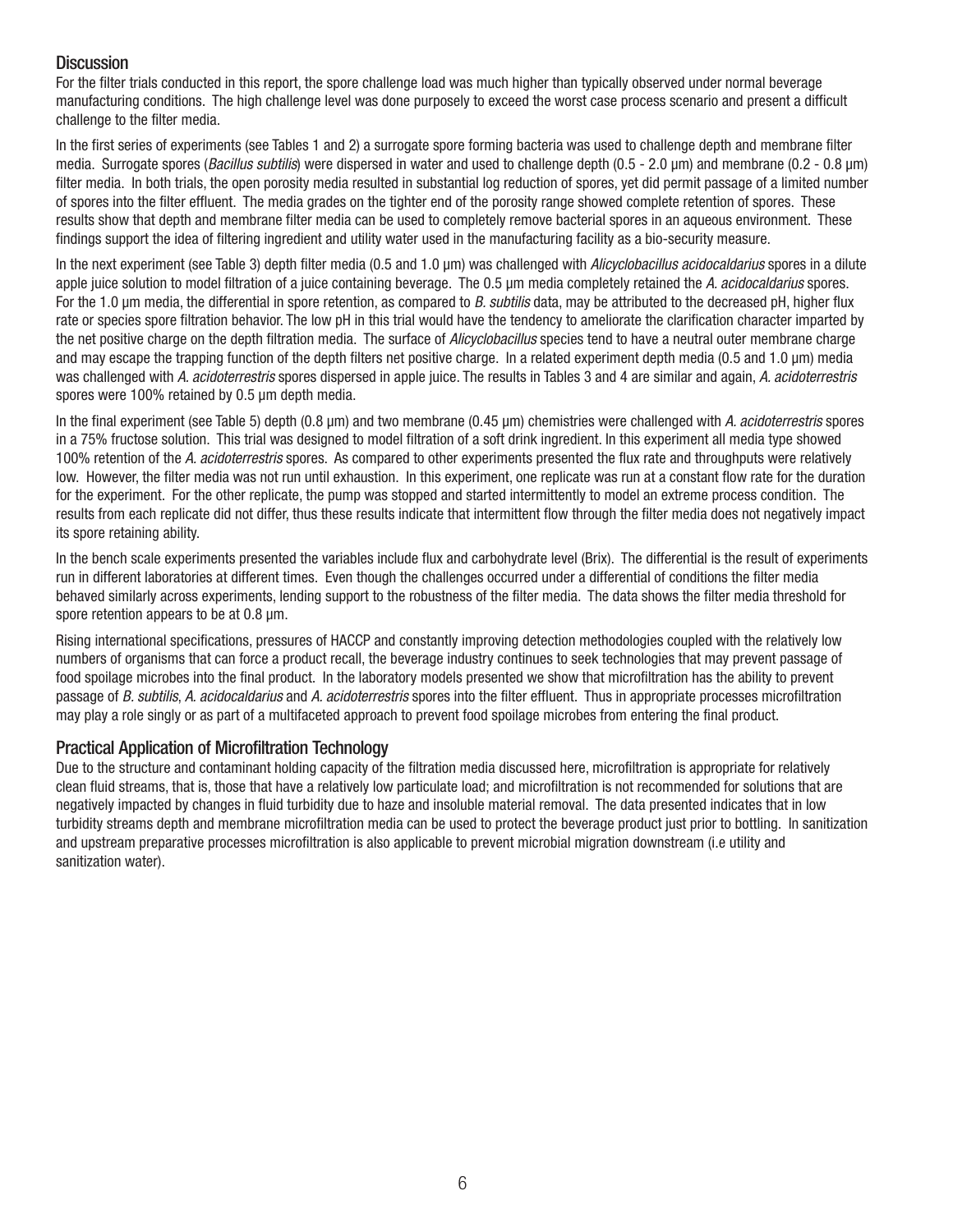## Media Deployment

Cellulosic depth filters are typically deployed in cartridges that are made up of stacks of lenticular cells (see Figure 6). These cartridges are then fitted into housings (see Figure 7) and it is important to note that each filter system is uniquely sized to match the beverage producer needs and process requirements.

Membrane filters almost universally are of pleated construction and fabricated into a cylindrical cartridge, lengths range from 2.5" to 40" (see figure 5). Membrane filters can be used singly or in housings that contain multiple cartridges flowing in parallel and systems are sized for the process needs.

#### Follow-up Experiments

Based on the data generated here the next set of experiments should try to answer the following questions.

- Over long term exposure will *Alicyclobacillius* species growth through depth and/or membrane filter media and if so under what conditions?
- What is the throughput capacity of depth and membrane filters for low population *Alicyclobacillius* species in juices, ingredients and make up water?

#### **References**

- Jensen, N. and Whitfield, F.B. (2003) Role of *Alicyclobacillus acidoterrestris* in the development of a disinfectant taint in shelf-stable fruit juice. *Letters in Applied Microbiology* 36, 9-14.
- Pettipher, G. L., Osmundson, M.E., and Murphy J.M. (1997) Methods for the detection and enumeration of *Alicyclobacillus acidoterrestris* and investigation of growth and production taints in fruit juice and fruit juice-containing drinks. *Letters in Applied Microbiology* 24, 184-189.
- Walls, I. and Chuyate, R. (1999) Spoilage of fruit juices from *Alicyclobacillus acidoterrestris*. *Workshop proceedings from the 10th World congress of Food Science & Technology*. 286-288.
- Jensen, N. (1999) Spoilage of fruit juices from *Alicyclobacillus acidoterrestris*. *Workshop proceedings from the 10th World congress of Food Science & Technology*. 286-288.

#### Acknowledgements

Portions of the data presented here were generated by Dennis G. Battersby and John J. Churey, 3M Purification Inc. Internal Testing Report (1998); and Ichiro Nagaski, 3M Sumitomo, Internal Testing Report (2006).



Figure 5. Anatomy of a typical membrane filter cartridge





Figure 7. Depth filters fitted into sanitary design, stainless steel housings.

Figure 6. Anatomy of a typical lenticular depth filter cartridge